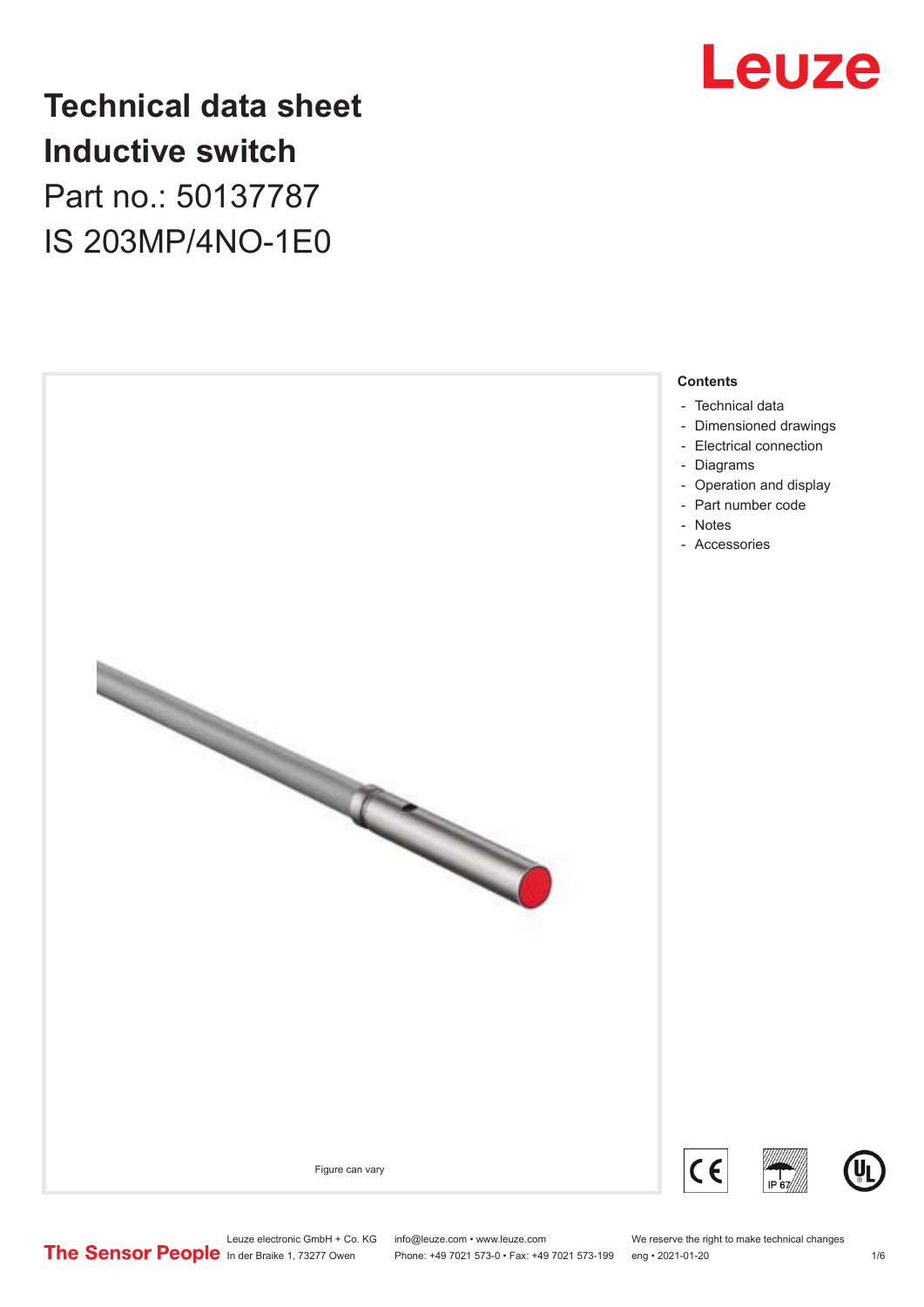### <span id="page-1-0"></span>**Technical data**

# **Leuze**

| <b>Basic data</b>                                     |                                                                                          |
|-------------------------------------------------------|------------------------------------------------------------------------------------------|
| Series                                                | 203                                                                                      |
| Typ. operating range limit S <sub>n</sub>             | 1 <sub>mm</sub>                                                                          |
| <b>Operating range S</b> <sub>a</sub>                 | $00.8$ mm                                                                                |
| <b>Characteristic parameters</b>                      |                                                                                          |
| <b>MTTF</b>                                           | 870 years                                                                                |
| <b>Electrical data</b>                                |                                                                                          |
| <b>Protective circuit</b>                             |                                                                                          |
|                                                       | Inductive protection                                                                     |
|                                                       | Polarity reversal protection                                                             |
|                                                       | Short circuit protected                                                                  |
| Performance data                                      |                                                                                          |
| Supply voltage U <sub>B</sub>                         | 10  30 V, DC                                                                             |
| <b>Residual ripple</b>                                | 0  20 %, From $U_{\rm B}$                                                                |
| <b>Open-circuit current</b>                           | $010$ mA                                                                                 |
| Temperature drift, max. (in % of S.)                  | 10 %, Over the entire operating<br>temperature range                                     |
| Repeatability, max. (in % of S.)                      | 5 %, For $U_B$ = 20  30 VDC, ambient<br>temperature $T_a = 23 \degree C \pm 5 \degree C$ |
| <b>Switching hysteresis</b>                           | 10 %                                                                                     |
|                                                       |                                                                                          |
| Outputs                                               |                                                                                          |
| <b>Number of digital switching outputs</b> 1 Piece(s) |                                                                                          |
| Switching outputs                                     |                                                                                          |
| <b>Voltage type</b>                                   | DC                                                                                       |
| Switching current, max.                               | 200 mA                                                                                   |
| Residual current, max.                                | 0.1 <sub>m</sub> A                                                                       |
|                                                       |                                                                                          |
| <b>Switching output 1</b>                             |                                                                                          |
| <b>Switching element</b>                              | Transistor, PNP                                                                          |
| <b>Switching principle</b>                            | NO (normally open)                                                                       |
| <b>Timing</b>                                         |                                                                                          |
| <b>Switching frequency</b>                            | 3,000 Hz                                                                                 |
| <b>Readiness delay</b>                                | 10 <sub>ms</sub>                                                                         |
| <b>Connection</b>                                     |                                                                                          |
| <b>Number of connections</b>                          | 1 Piece(s)                                                                               |
|                                                       |                                                                                          |
| <b>Connection 1</b>                                   |                                                                                          |
| <b>Function</b>                                       | Signal OUT                                                                               |
|                                                       | Voltage supply                                                                           |
| Type of connection                                    | Cable                                                                                    |
| <b>Cable length</b>                                   | 2,000 mm                                                                                 |
| <b>Sheathing material</b>                             | <b>PUR</b>                                                                               |
| Cable color                                           | Gray                                                                                     |
| <b>Number of conductors</b>                           | 3-wire                                                                                   |
| Wire cross section                                    | $0.055$ mm <sup>2</sup>                                                                  |

| <b>Mechanical data</b>                             |                               |
|----------------------------------------------------|-------------------------------|
| Design                                             | Cylindrical                   |
| Dimension (Ø x L)                                  | 3 mm x 22 mm                  |
| <b>Type of installation</b>                        | Embedded                      |
| <b>Housing material</b>                            | Stainless steel               |
| <b>Stainless steel housing</b>                     | V2A                           |
| Sensing face material                              | Plastic, Polyester, matt      |
| Net weight                                         | 4 <sub>g</sub>                |
| <b>Housing color</b>                               | Red, RAL 3000                 |
|                                                    | Silver                        |
| <b>Standard measuring plate</b>                    | 3 x 3 mm <sup>2</sup> . Fe360 |
| <b>Operation and display</b>                       |                               |
| <b>Type of display</b>                             | LED                           |
| <b>Number of LEDs</b>                              | 1 Piece(s)                    |
| Environmental data                                 |                               |
| Ambient temperature, operation                     | $-2570 °C$                    |
| Ambient temperature, storage                       | $-2570 °C$                    |
| Certifications                                     |                               |
| Degree of protection                               | IP 67                         |
| <b>Protection class</b>                            | Ш                             |
| <b>Certifications</b>                              | UL                            |
| Test procedure for EMC in accordance IEC 61000-4-2 |                               |
| with standard                                      | IEC 61000-4-3                 |
|                                                    | IEC 61000-4-4                 |
| <b>Standards applied</b>                           | IEC/EN 60947-5-2              |
|                                                    |                               |
| <b>Correction factors</b>                          |                               |
| <b>Aluminum</b>                                    | 0.5                           |
| <b>Stainless steel</b>                             | 0.8                           |
| Copper                                             | 0.45                          |
| <b>Brass</b>                                       | 0.6                           |
| Fe360 steel                                        | 1                             |
| <b>Classification</b>                              |                               |
| <b>Customs tariff number</b>                       | 85365019                      |
| eCl@ss 5.1.4                                       | 27270101                      |
| eCl@ss 8.0                                         | 27270101                      |
| eCl@ss 9.0                                         | 27270101                      |
| eCl@ss 10.0                                        | 27270101                      |
| eCl@ss 11.0                                        | 27270101                      |
| <b>ETIM 5.0</b>                                    | EC002714                      |
| <b>ETIM 6.0</b>                                    | EC002714                      |
| <b>ETIM 7.0</b>                                    | EC002714                      |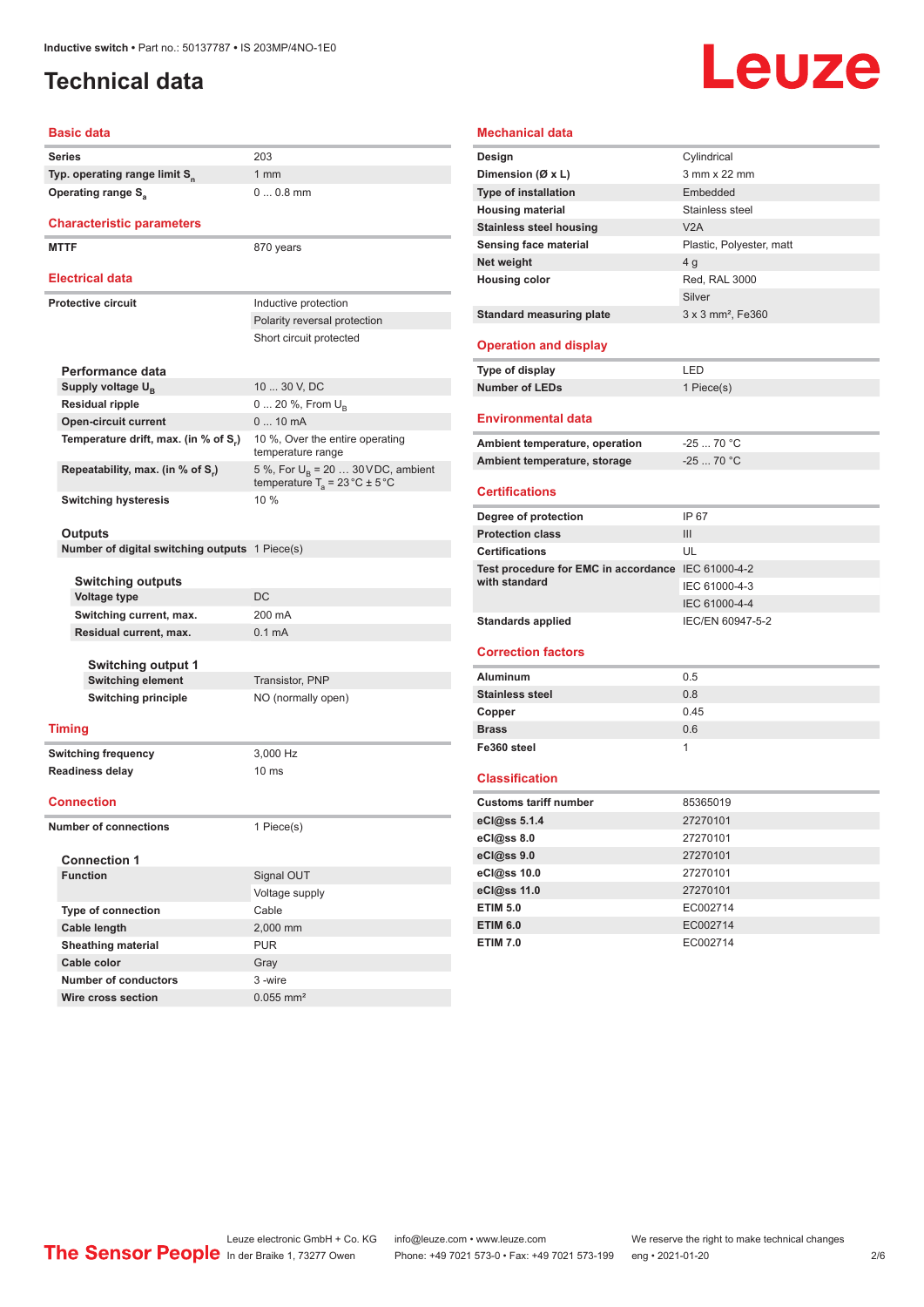<span id="page-2-0"></span>**Inductive switch •** Part no.: 50137787 **•** IS 203MP/4NO-1E0

#### **Dimensioned drawings**

All dimensions in millimeters



#### **Electrical connection**

#### **Connection 1**

| <b>Function</b>             | Signal OUT              |
|-----------------------------|-------------------------|
|                             | Voltage supply          |
| Type of connection          | Cable                   |
| Cable length                | 2,000 mm                |
| <b>Sheathing material</b>   | <b>PUR</b>              |
| Cable color                 | Gray                    |
| <b>Number of conductors</b> | 3-wire                  |
| Wire cross section          | $0.055$ mm <sup>2</sup> |

#### **Conductor color Conductor assignment**

| <b>Brown</b> | <b>VIN</b>       |
|--------------|------------------|
| <b>Blue</b>  | <b>GND</b>       |
| <b>Black</b> | OUT <sub>1</sub> |

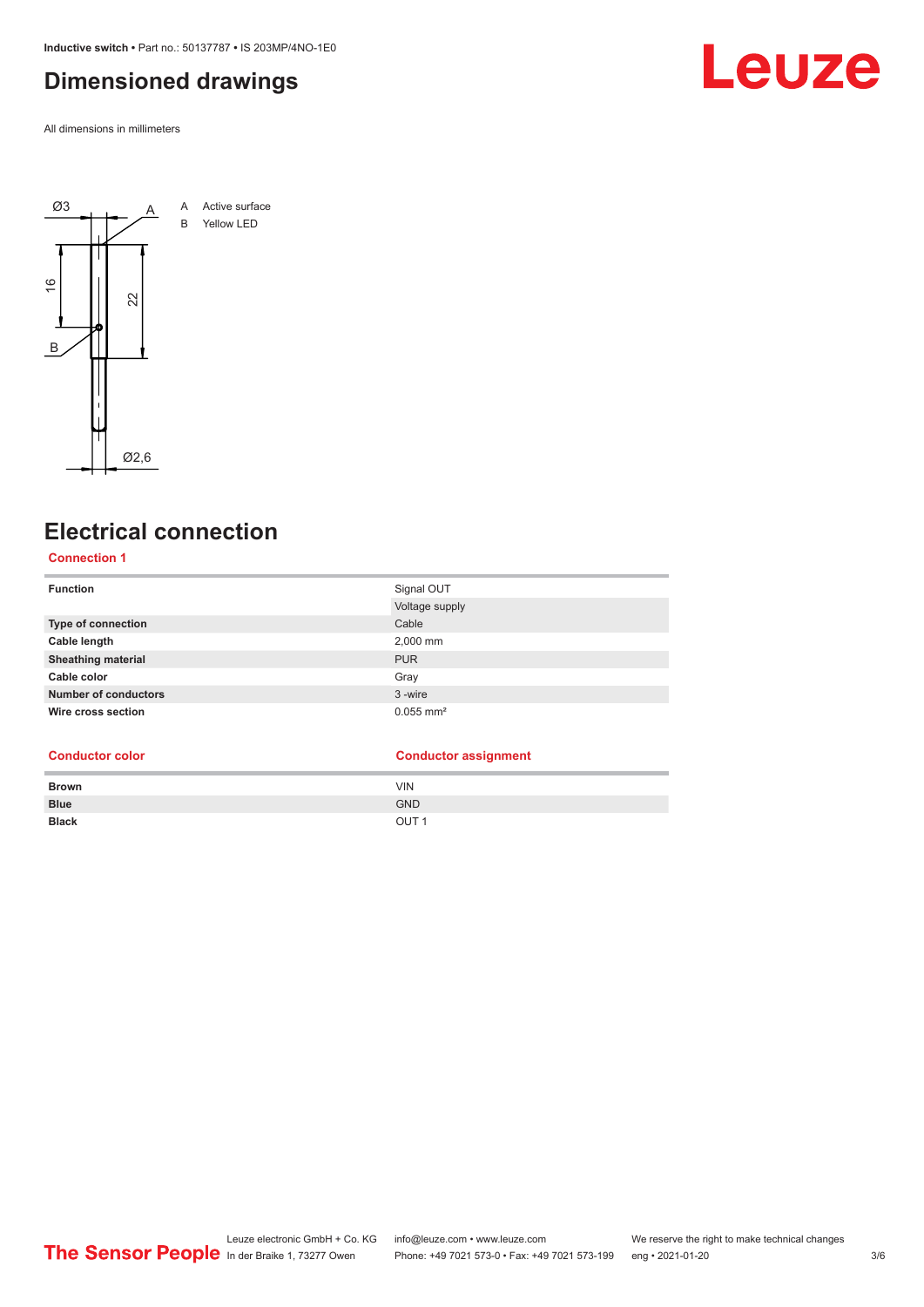#### <span id="page-3-0"></span>**Diagrams**

## Leuze

#### Embedded installation



#### Types with  $S_{n}$  = 1.0 mm



### **Operation and display**

| <b>LED</b> | <b>Display</b>           | <b>Meaning</b>                   |
|------------|--------------------------|----------------------------------|
| -1         | Yellow, continuous light | Switching output/switching state |
|            |                          |                                  |

a Inductive switch

b Standard measuring plate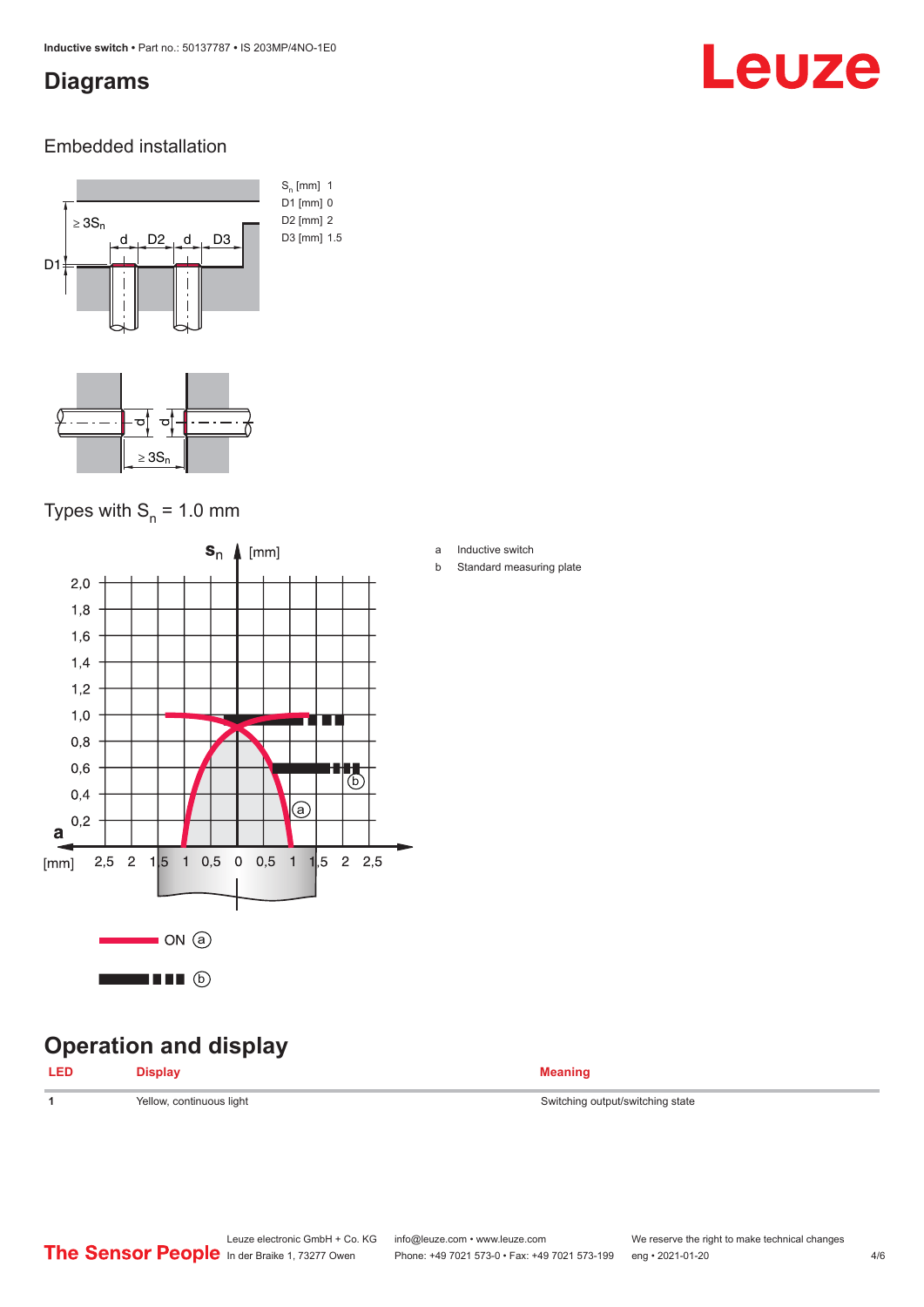#### <span id="page-4-0"></span>**Part number code**

Part designation: **ISX YYY ZZ/AAA.BB-CCC-DDD-DDD**



| <b>ISX</b> | Operating principle / construction<br>IS: inductive switch, standard design<br>ISS: inductive switch, short construction                                                                                                                                                                                                                                                                                                                                                                                                                                                                                                                                                                                                                                                                                                                                                                                                                                                                                                                                                                                                                                                                                                                                                                                                                                                                                                                                                                          |
|------------|---------------------------------------------------------------------------------------------------------------------------------------------------------------------------------------------------------------------------------------------------------------------------------------------------------------------------------------------------------------------------------------------------------------------------------------------------------------------------------------------------------------------------------------------------------------------------------------------------------------------------------------------------------------------------------------------------------------------------------------------------------------------------------------------------------------------------------------------------------------------------------------------------------------------------------------------------------------------------------------------------------------------------------------------------------------------------------------------------------------------------------------------------------------------------------------------------------------------------------------------------------------------------------------------------------------------------------------------------------------------------------------------------------------------------------------------------------------------------------------------------|
| <b>YYY</b> | Series<br>203: series with Ø 3 mm<br>204: series with $\varnothing$ 4 mm<br>205: series with M5 x 0.5 external thread<br>206: series with $\varnothing$ 6.5 mm<br>208: series with M8 x 1 external thread<br>212: series with M12 x 1 external thread<br>218: series with M18 x 1 external thread<br>230: series with M30 x 1.5 external thread<br>240: series in cubic design<br>244: series in cubic design<br>255: series with 5 x 5 mm <sup>2</sup> cross section<br>288: series with 8 x 8 mm <sup>2</sup> cross section                                                                                                                                                                                                                                                                                                                                                                                                                                                                                                                                                                                                                                                                                                                                                                                                                                                                                                                                                                     |
| <b>ZZ</b>  | Housing / thread<br>MM: metal housing (active surface: plastic) / metric thread<br>FM: full-metal housing (active surface: stainless steel AISI 316L) / metric thread<br>MP: metal housing (active surface: plastic) / smooth (without thread)                                                                                                                                                                                                                                                                                                                                                                                                                                                                                                                                                                                                                                                                                                                                                                                                                                                                                                                                                                                                                                                                                                                                                                                                                                                    |
| <b>AAA</b> | Output current / supply<br>4NO: PNP transistor, NO contact<br>4NC: PNP transistor, NC contact<br>2NO: NPN transistor, NO contact<br>2NC: NPN transistor, NC contact<br>1NO: relay, NO contact / AC/DC<br>1NC: relay, NC contact / AC/DC<br>44: 2 PNP transistor switching outputs, antivalent (NO + NC)<br>22: 2 NPN transistor switching outputs, antivalent (NO + NC)                                                                                                                                                                                                                                                                                                                                                                                                                                                                                                                                                                                                                                                                                                                                                                                                                                                                                                                                                                                                                                                                                                                           |
| BB         | Special equipment<br>n/a: no special equipment<br>5F: food version<br>5: housing material V2A (1.4305, AISI 303)                                                                                                                                                                                                                                                                                                                                                                                                                                                                                                                                                                                                                                                                                                                                                                                                                                                                                                                                                                                                                                                                                                                                                                                                                                                                                                                                                                                  |
| <b>CCC</b> | Measurement range / type of installation<br>1E0: typ. range limit 1.0 mm / embedded installation<br>1E5: typ. range limit 1.5 mm / embedded installation<br>2E0: typ. range limit 2.0 mm / embedded installation<br>3E0: typ. range limit 3.0 mm / embedded installation<br>4E0: typ. range limit 4.0 mm / embedded installation<br>5E0: typ. range limit 5.0 mm / embedded installation<br>6E0: typ. range limit 6.0 mm / embedded installation<br>8E0: typ. range limit 8.0 mm / embedded installation<br>10E: typ. range limit 10.0 mm / embedded installation<br>12E: typ. range limit 12.0 mm / embedded installation<br>15E: typ. range limit 15.0 mm / embedded installation<br>20E: typ. range limit 20.0 mm / embedded installation<br>22E: typ. range limit 22.0 mm / embedded installation<br>2N5: typ. range limit 2.5 mm / non-embedded installation<br>4N0: typ. range limit 4.0 mm / non-embedded installation<br>8N0: typ. range limit 8.0 mm / non-embedded installation<br>10N: typ. range limit 10.0 mm / non-embedded installation<br>12N: typ. range limit 12.0 mm / non-embedded installation<br>14N: typ. range limit 14.0 mm / non-embedded installation<br>15N: typ. range limit 15.0 mm / non-embedded installation<br>20N: typ. range limit 20.0 mm / non-embedded installation<br>22N: typ. range limit 22.0 mm / non-embedded installation<br>25N: typ. range limit 25.0 mm / non-embedded installation<br>40N: typ. range limit 40.0 mm / non-embedded installation |
| <b>DDD</b> | <b>Electrical connection</b><br>n/a: cable, standard length 2000 mm<br>S12: M12 connector, 4-pin, axial<br>200-S12: cable, length 200 mm with M12 connector, 4-pin, axial<br>200-S8.3: cable, length 200 mm with M8 connector, 3-pin, axial<br>S8.3: M8 connector, 3-pin, axial<br>005-S8.3: cable, length 500 mm with M8 connector, 3-pin, axial<br>050: cable, standard length 5000 mm, 3-wire                                                                                                                                                                                                                                                                                                                                                                                                                                                                                                                                                                                                                                                                                                                                                                                                                                                                                                                                                                                                                                                                                                  |

**Note**

 $\%$  A list with all available device types can be found on the Leuze website at www.leuze.com.

Leuze electronic GmbH + Co. KG info@leuze.com • www.leuze.com We reserve the right to make technical changes In der Braike 1, 73277 Owen Phone: +49 7021 573-0 • Fax: +49 7021 573-199 eng • 2021-01-20